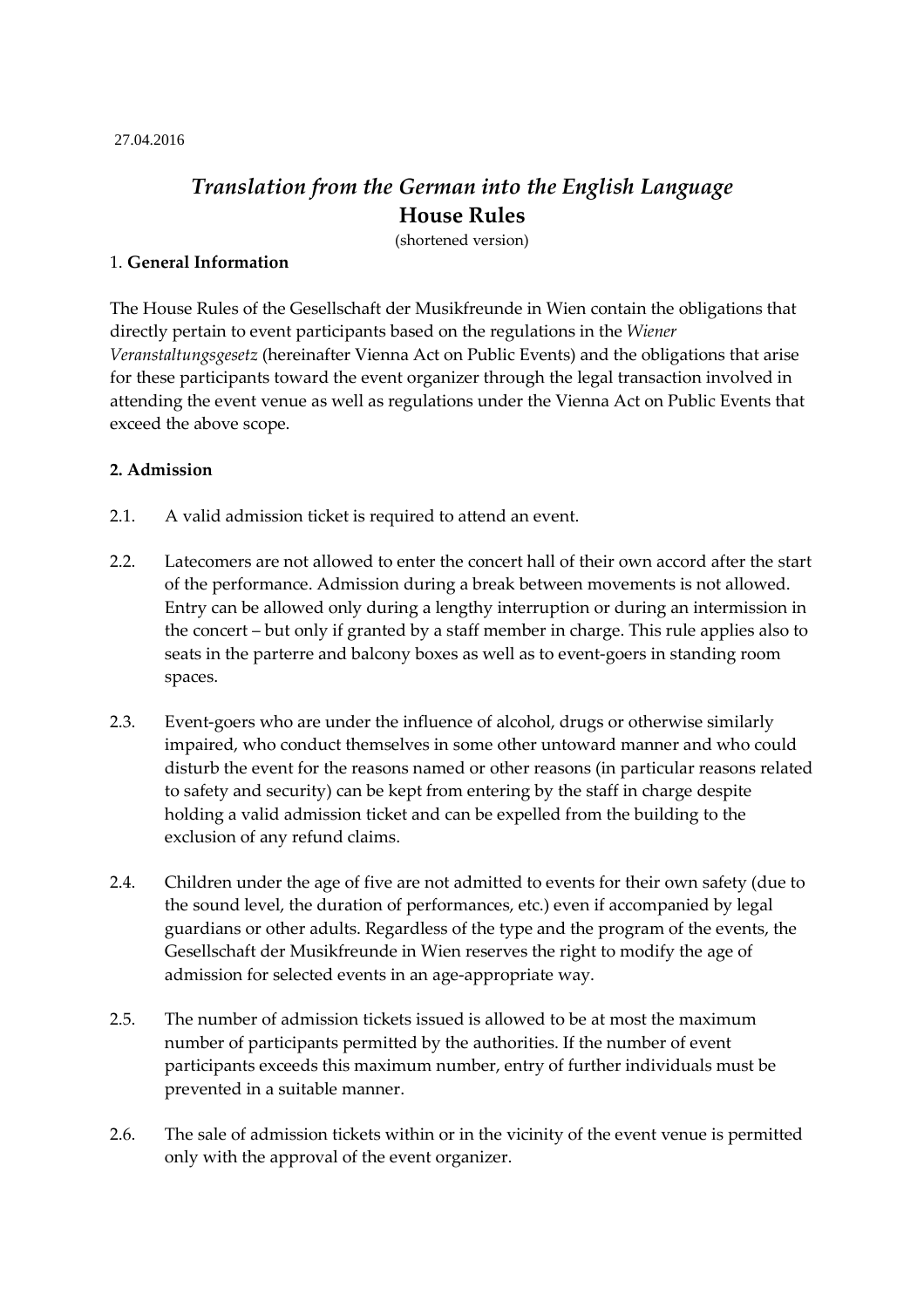- 2.7. Suitable seating areas are specially set aside for wheelchair users. Tickets for these seating areas as such must be requested at the time of purchase up to one workday prior to the event. The entrance for wheelchair users is at the main entrance. A ramp on the right-hand side affords barrier-free access.
- 2.8. Animals are not allowed to be taken into the concert hall.
- 2.9. Event-goers are only allowed to enter spaces and areas intended for audience members. In particular, it is prohibited during an event to grant spectators and other external individuals access to certain spaces and areas recognizably not intended for them (e.g. the stage, storage areas, dressing rooms). The stage area is allowed to be entered before, during and after the event only with express permission from the event organizer.

## **3. Checkroom, food and beverages**

3.1. Event-goers should check the following items at the checkroom: outer garments (coats, jackets, etc.), umbrellas, canes, walking aids, baby strollers, bags (except regular handbags), backpacks and other objects not needed for attending the event, especially if they are bulky or dangerous or do or could increase risk. Frail individuals are allowed to take along canes only if these aids are indispensable. Hats must be taken off in the concert hall. Objects left unattended are removed and can be picked up from the checkroom at the end of the concert in exchange for a checkroom fee. If these items are not picked up, they will be handed over to a lost-and-found office.

The checkroom only accepts garments and other items usually taken along to a concert. In case of a dispute, the staff in charge makes the final decision. Animals are not allowed to be left at the checkroom under any circumstances.

The Gesellschaft der Musikfreunde in Wien allows itself to collect a fee for safekeeping the items in the checkroom.

No liability is accepted for valuables separately checked or located in clothing, bags or other checked objects (e.g. musical instruments, cameras, jewelry, IDs, documents, cash, credit cards) as well as for articles of clothing and other objects not checked at the checkroom.

3.2. Food and beverages may not be taken into the event venue and may be purchased only at buffets in the event venue. These items must be consumed in the rooms set aside for this purpose and under no circumstances in the event halls.

# **4. Conduct of the audience**

4.1. All event goers must conduct themselves in such a way that they do not endanger, harm or bother others and do not impair the traffic safety at the event venue.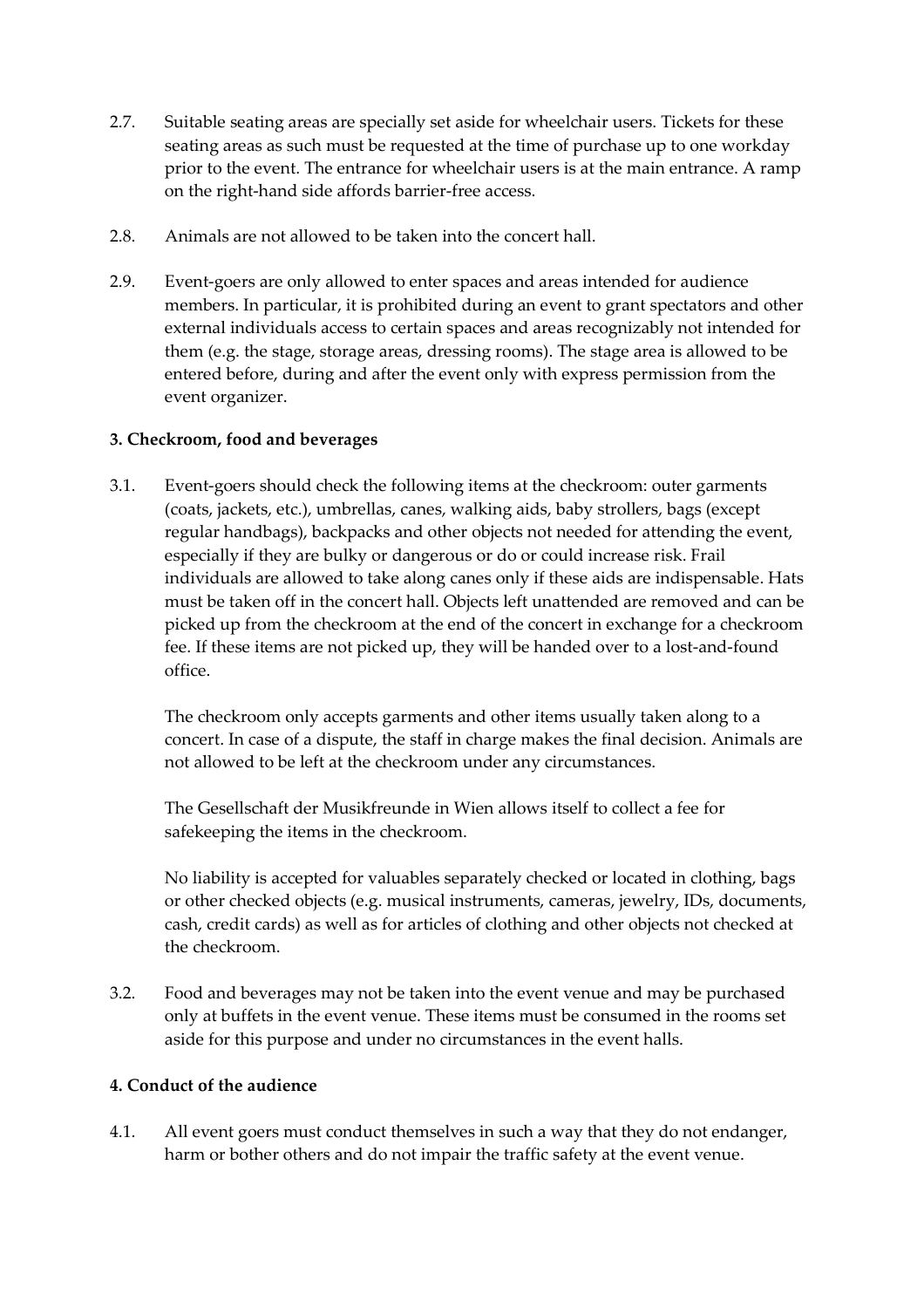- 4.2. It is prohibited to smoke and ignite cigars, cigarettes, including electric cigarettes, and the like anywhere in the building.
- 4.3. Mobile phones and other mobile electronic devices (tablets, laptops, video cameras, Gameboys, etc.) must be switched off before the performance begins. Any use of these devices by external individuals is strictly prohibited during the event.
- 4.4. It is prohibited for event-goers to make audio, visual or film recordings employing any kind of technical process before, during and after the performance without special permission. In particular it is prohibited to sell or otherwise utilize such recordings. If the event organizer or individuals contracted by it make audio, visual or film recordings employing any kind of current or future technical process, the event-goer, through the purchase of the admission ticket, grants these parties permission to make free commercial use without temporal or geographic limitation of any recordings made of the event-goer during or in connection with the event.
- 4.5. Unauthorized individuals are not allowed to touch or operate technical equipment, such as, among others, lighting equipment.
- 4.6. If fire breaks out and if any other dangerous situation arises, the event venue must be evacuated in an orderly fashion.
- 4.7. Escape routes should be used exclusively in case of danger.

## **5. Safety**

- 5.1. All traffic routes and exits out onto the street must be kept free from any type of obstruction.
- 5.2. Objects that are dangerous or that do or could increase risk are not allowed to be taken into the event venue or the vicinity of the event venue or deposited in there (these objects are deemed to include at least those items not allowed to be taken into a security area under regulations of aviation law – the event organizer has no obligation to conduct a search).
- 5.3. Event-goers are obligated to tell one of the event organizer's staff members in charge about any dangers they perceive.
- 5.4. The event organizer is not obligated to take measures akin to security police precautions and actions. This provision applies in particular if security police authorities fail to take such measures based on their own assessment of the dangerous situation and despite being told by the event organizer about possible dangers or despite being requested by the event organizer to take these measures.

## **6. Enforcement of regulations and the House Rules**

6.1. The signs in the building that provide instructions and indicate what to do and not do as well as other announcements must be obeyed to the letter. Everyone must